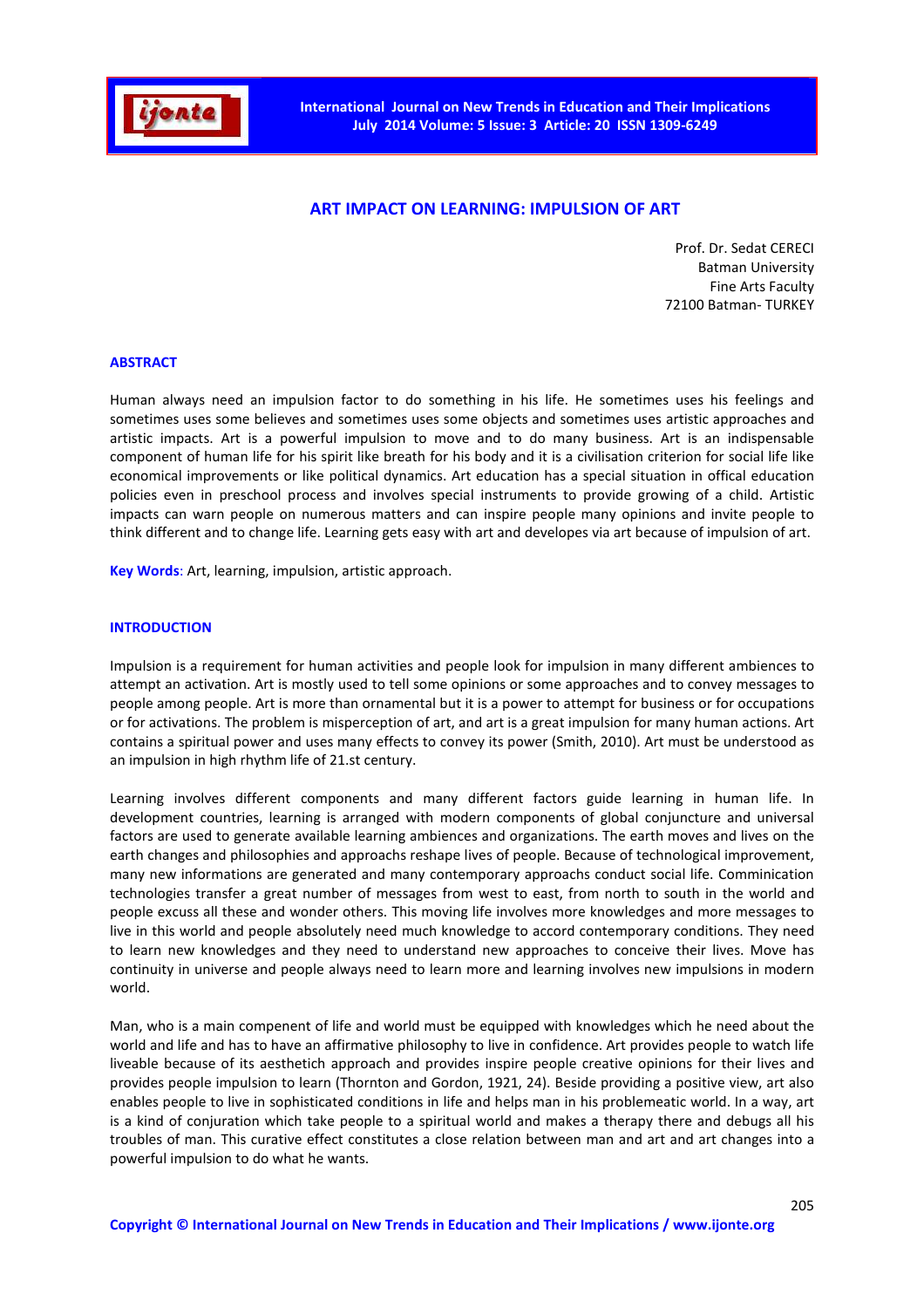

 "According to archeological datas, art was a natural compenent of man's life because of its humane function since the first man and people constituted their original life style by using art" (Bain, 1945: 340). Art is the unique most effective instrument that was explored by human to tell everthing in the world. Art became an instrument of social life after man constituted a civilized life and used art to define himself and to communicate with the others and to reveal accumulation of man (Connell, 1940: 190). Man worked for art to reveal his energy and also to tell his expressions to others. Because of this, he always need to learn artistic approaches and artistic works during his life. Man aware of that, artistic approach feed his spirit and makes him powerful to do everything.

Art is not only aesthetics production but it is a kind of language to convey opinions of someone to onother one. Its approach is concerned with existence of man and tells people many realities which can not be watched easily about universe. Artist is a discoverer who investigates world and life and discover hidden realities and converts them catching opinions and uses in his work. Art works are expressions of realities of universe via vision of artist and people learn them via approach of artsist (Epure, 2006). Approach of artsist inspires people numerous opinion, deelings and impulsion.

The earth where is the unique place for man to live on never subsisted without art because of its ineluctable sense and people never live without art on the earth because of its imperative necessity since the first man (Locius, 1995). There are not much remains about first people of the world but the oldest remains reveal that first people thought art as much as they thought their need. Art is a way to connote expressions and power of man's intellect. Different eras moot different art approaches and people conveyed accumulation of their era to future by art (Cereci, 2008). Every era has its own art approaches and people in any period tried to reach knowledges about contemporary atristic approaches and art works to discern continuity of life.

Art is concerned with history, and with etnography, and with nature, and with psychology of man and also with all entities in universe (Pagani, 2001). In a way, art contains the universe and universe contains art. Every compenent of the world can be used as a material for art works and artistic approaches. Everything inspires man some opinions or some expressions and man tries to steps one more to arrive at a far target and art is the most available way to step (Hanrahan, 2000). Human need art to live healthy and to live healthy with art involves learning art and artistic approachs continuously.

Nutriments are base of life and art is a great nutriment for human spirit and man need artistic approaches to live in spiritual health. Art help man with its asthetics and provides man many inspirations to get into therapy. It is a way to travel to a recreative world and provides man to leave his problemeatic world. "*After man realised that art is the most available instrument to tell his expressions, he began to built his house in an artistic form and furnished his house with expressive things and bedecked his life with art works*" (Winton, 2004: 392). Man used art to tell his expressions, and to convey his accumulation to next generation and also to watch attractive face of life. Life involves a great deal of knowledges to do necessities of life and learning never finishes.

Artistic approach is sometimes base of city planning like Antoni Gaudi's Barcelona and people who were born or who live in that city thrive in arttistic approaches and have healthy spiritual assets. Art also has a social function which arouses social movements. Activists know that art is important for their movements, yet social movement scholars have paid little attention to this topic. Many movements use art, and movement art comes in many forms (Adams, 2002 54). Function of art serve to aggregate people around collective opinions and expressions and to enable being society.

The world has changed profoundly in the past 50 years, but approaches to educating artists have not. Traditional principles of art did not mostly changed and many artists still work in traditional approaches (Grady, 2006). But art instruments changed and technology presented many new instruments for artists. Technology eased to display art works but also to make art in some disciplines. Meaning of art works naturally changed in tecgnological development as art forms changed (Sayre and Wetterlund, 2008). Viewpoint of artsits were also naturally reformed and adapted. Contemporary people naturally need to learn all these new developments and methods to aware of life.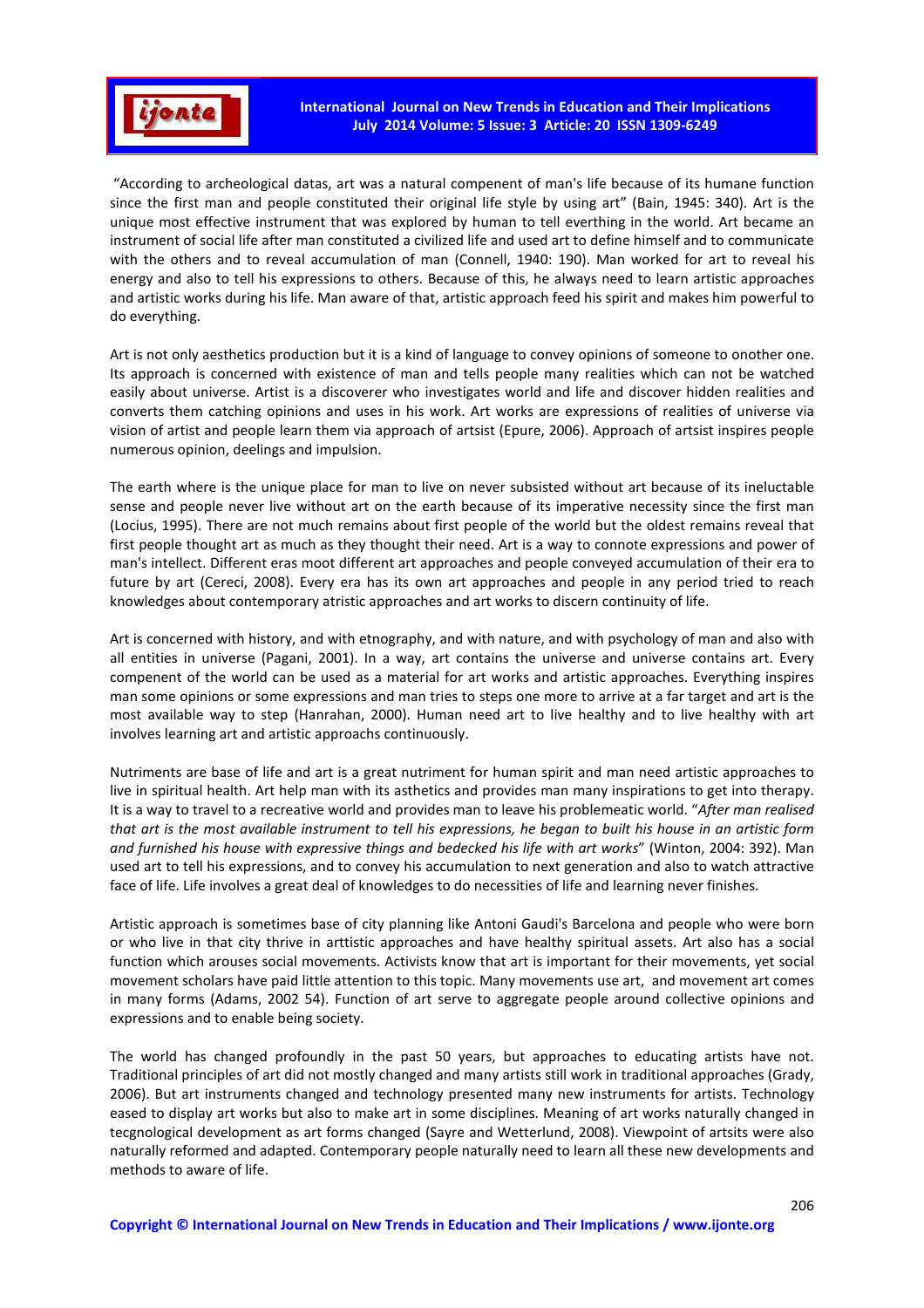

## **RELATION BETWEEN ART AND IMPULSION**

Any action involves a beginning power and an impulsion. Impulsion is sometimes an idea or sometimes is a movement or sometimes is an inspiration. Art collects numerous inspirations of the world and convey people and guides people to new opinions and new movements and new productions. One of main functions of art is move people to right ways or a peaceful life (Anastas vd., 2006). Spiritual responsibility of art is moving spirit and thinking of man.

Nature of man based on production and man becomes happy when he produces. To think and changing thihking to production is a great action form an. Many people need some impulsion factors to change ideas to movement and to production. Every movement need an impulsion to reach the end and people try to find impulsion in their near ambience and sometimes in their own world (Skerpan-Wheeler, 2013). One of the most powerful impulsion for man is his own self power.

Learning is a spiritual behavior and involves powerful spiritual effects to place datas in memory. Man tries different methods to have a powerful spirit and always tries to feel himself good. Spiritual effects like a positive conversation or a success on business or like a negotiation in family make man happy and to be happy eases learning (Moll, 2011). Learning is directly concerned with mood of man.

Art makes people happy and provides people feeling good. To be happy and to feel good is completely an impulsion to begin a work or to solve a problem or to attempt an occupation. Learning also involves that spiritual impulsion as a spiritual occupation (Mundy, 2006). Art is source of spiritual occupation because of its spiritual impacts.

There was art in the earliest period of man in the world on walls of caves or on stones and people used art as a language to convey their impressions about life or used art to prove their expressions about life. Man used anxiety and search and beauty in his own world to tell himself and art arised at the end of the process. After a few time, art became a compenent of man's life and life and art accreted on point of expression (Winton, 2004, 391). In the beginning, man learnt to form natural materials in his genuine character and artistic approach emerged in the beginning in natural life of man. Then man learnt that art has a power and art is an impulsion for many activation.

As nutrition is need of human body, art is certainly need of spirit of human to be in health and art is a facilitator compenent of life. Function of art involves to learn artistic approach to suit contemporary conditions (Teichmann vd., 2006, 151). People who can understand existence and who can explore mean of life perceive that learning art is requirement of life and art is a requirement to learn as an impulsion.

People always look for some methods to ease life and to move away problems of life. In a way, life is a complex process and human was created to analyse life and to understand it. Man tries to understand life in different ways and reveals his analyses in different ways too, like art. It is not a unique way to tell life and human but it is the most attractive and consuming way to inspire people many messages.

Art is a message that covers all lives and all universe with its approaches and with its drawings. Whatever exists in life is material of art like math and like physics and etc. and artistic approaches naturally conducts life. Life is a kind of art anyway because of its complex roads (Kowalchuk ve Stone, 2000). In a way, someone can understand life and mysteries of life by watching an art work and someone can understand art works by observing details of life. There is a vital relation between art and life. In a different viewpoint, art is a summary of life that includes all mysteries of life. Life is not a monotonous process and someone can encounters many events that he can not expect in life. There are a great number of circumstantial mysteries in life and someone who can learn much of these lives by feeling himself in confidence. Complexity and enigma of life scare human but man feels himself in confidence how much he knows. Learning mysterious of life makes people happy and someone who always learns contemporary knowledges about world feel himself more self-confident. Concern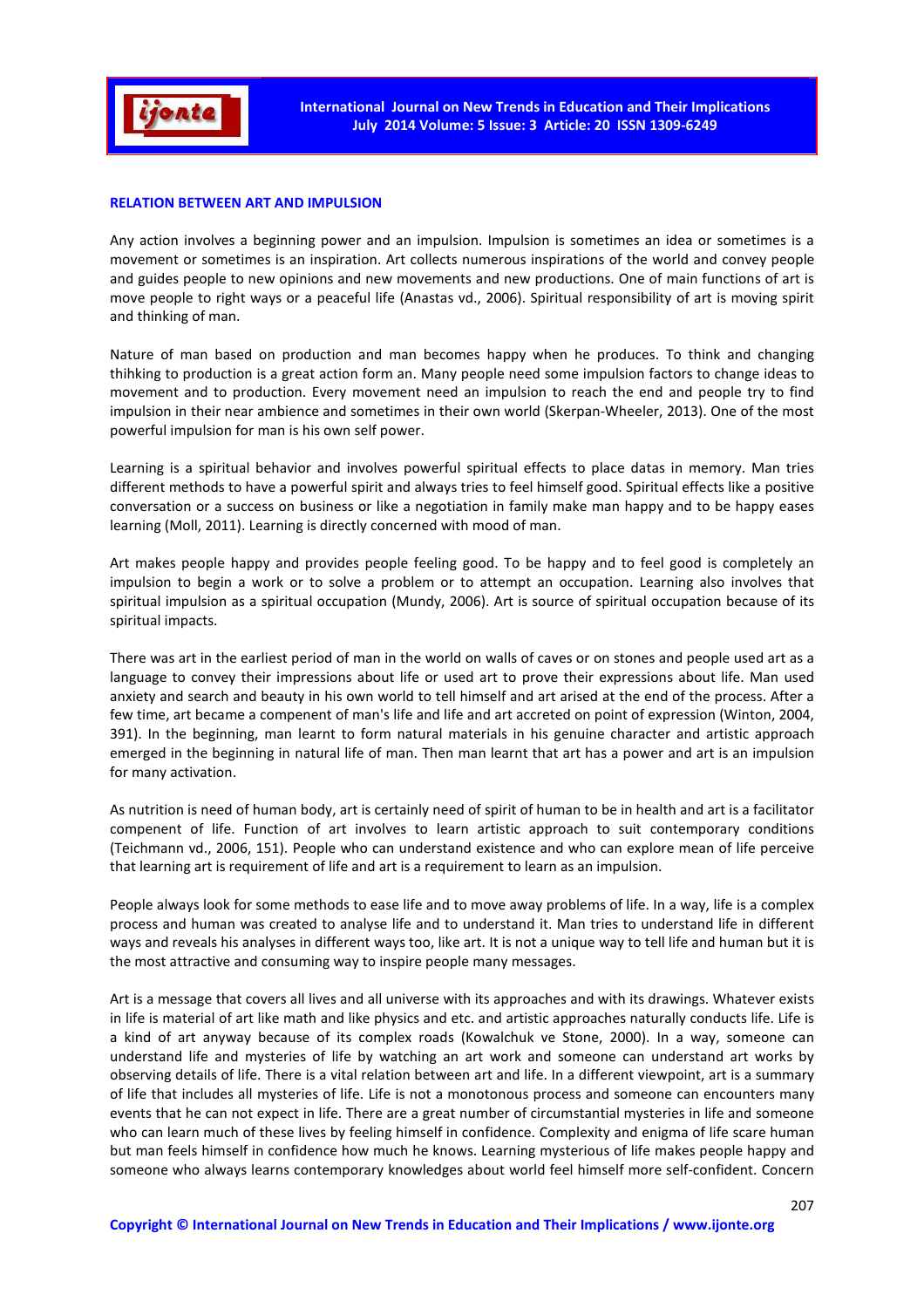

of learning carries people to new ways of universe even to queer matters and art provides sufficient impulsion to learn realities of the universe (Freedman, 2007). Numerous intelligent people use impulsion power art in the world.

Russian author and poet Leo Tolstoy decided to learn Hebrew language and Judaism though he was old and he insisted on his decision and lastly he became pneumonia. His unique aim was to understand his universe and to evaluate details of life in many dimensions (Ortaylı, 2011). He revealed that knowledge was always a deprivation of human and he had to follow it until he reached it. As all artists, he always learnt and evaluated his knowledges and than produced his art works.

Learning has been base of life since the first man and everything was constituted on learning, even love. Man can understand what he learnt and he knows and he can touch what he knows and he can use what he knows and etc. Learning begins in uterus and lasts in familial environment with parents and than developes in offical education and than matures in conditions of life with many factors but it never eases. Lernaing is a process that administers usually arrange it and place some impulsion factors in arrangement (Jongbloed, 2002, 429). One of them is art.

Man mostly do not observe that he lives in art or with art and he naturally learns art's mean to live and to understand life. "*Art blooms with social developments in parallel. Social dynamics and social hopes shape art and conduct artistic approaches*" (Steinhof, 1937: 17). Art and society are always in an interaction and someone in society can never abstain of affects of art. Believes and consuetudes particularly form art. In an organised society, everybody tries to follow affects of art and orientation of art to live in comfort in society.

In a society, eveybody is influenced from the others and also affects the others. Someone can be an impulsion for other one. Someone who has extraordinary opinions and approaches uses art to tell himself and to affect the others and art sometimes turn into a social message instrument. Every man has an individual character and every character uses a different language to tell himself. Characters are affected by artistic approaches because of their original expression (Cuenca, 2012). And almost all characters are effected by artistic impulsion.

Artistic approaches and art works are naturally concerned with officical policies and every government has an art policy. Governments can confirm different dynamics to provide development or to have a say and stand to have an international showcase. Art is an available alternative to get this aim and national arts are sometimes known as identity of a government in international area (Buren, 1929). A conscious citizen contributes art works of his country and at least he knows what his government's art policy is.

Art is not a compenent which is independent from actuel life but reverse it is directly in life and it is nourished by life. In a civilised society, it is impossible to abstain art for someone and nobody can ignore art because of his spiritual need. In artistic circle, human cultivates art and art cultivates human as a mutual relation. Art need not humanistic knowledges much but human actually need artistic approaches and has to learn deatils of approaches because of adhering to life. Humanistic dimension of art directly causes an impulsion for people to learn. Because learning is a humanistic action.

Eveything is related to another in universe and a healthy man is interested in everything in universe even horror. Art is the most charming compenent on the earth and art is the most effective language to tell everything (McKenna, 2006). This is the first reason to be interested in art and to follow artistic approachs. Artistic approaches causes anxiety about realities of life and teach people to understand realities. Beside this, artistic approaches teach people democratic though in its individual character and any effect of artistic approach provide people impulsion.

Realities of life can be perceived differently, some can perceive rain as a complication and some can perceive as fun. Perception can change according to character of man but character can be teached and conducted. Knowledge is not to value to do something for someone but it is source of a absract energy. Character of man emerges with his need and environmental culture forms character. Man always need to have fun and art is an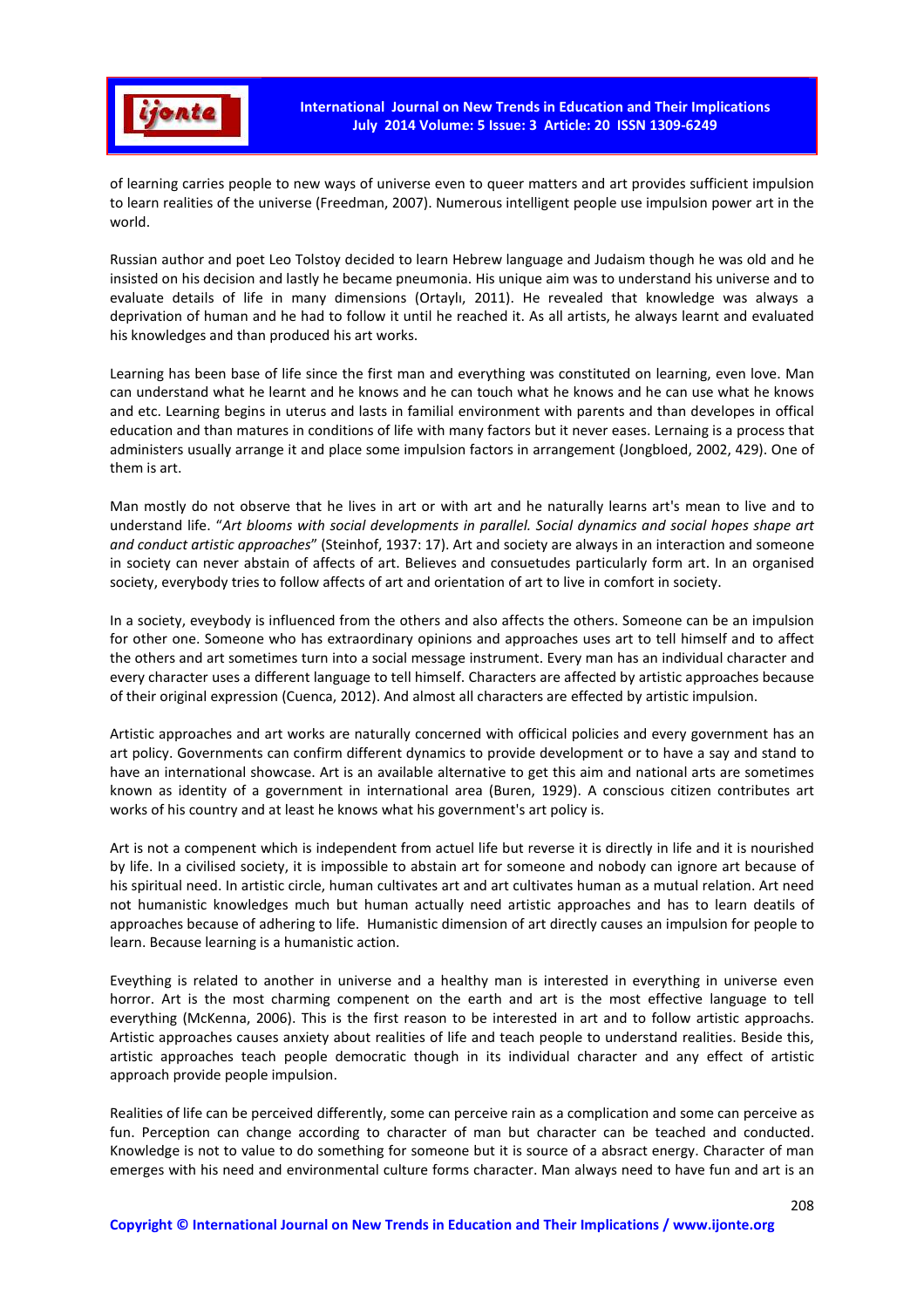

available relaxing entertainment which shows th effect of relaxing by only watching or listening. "In this sense art is a vital compenent of life and a indispensable part of daily life" (Mignonneau ve Sommerer, 2001). When people perceive art as their daily need, they always need to know artistic approaches too and they enrich their lives with art.

A child is edified by his parents after he was born and his family naturally teach child many traditional or modern artistic approaches in growth of child. When child grows up he naturally need artistic approches that were taught by his parents and he constitutes a natural life on his knowledges. Art is a sociological concept that covers many social relations and affects and provide a society how they organize and how they grasp civilisation (Goldfarb, 2005, 289). This approach naturally involves art education and to learn artistic approaches. Social life developes via artistic approaches and social activities feed artistic works and artistic approaches causes impulsions. Artistic impulsions feed learning and easies learning and learning developes faster via artistic impulsions.

## **CONCLUSION**

Learning begins in uterus and lasts during life and man need to learn as much as he need learning. Man has to learn every knowkedge what he need in his life and he has to learn not only knowledges but also opinions and approaches and man need impulsion to learn. Learning mysterious of life makes people happy and learning contemporary knowledges about world makes people to feel himself more self-confident. Man need art to live because of its spiritual affect and cultural energy and for impulsion.

Art is a compenent of life and it changes period by period and artists embrace genuine approach to accord contemporary conditions. People who live by trying to understand life follow artistic improvements and approaches and try to learn new evolutions about art. Art facilitates life and shows some ways to solve problems and provides people impulsions. In a way, people have to learn artistic knowledges not to leave sense of life, because art arises in sense of life. Peopl actually need artistic approaches and has to learn deatils of approaches because of adhering to life and man has to learn artistic approaches during his life to have artistic impulsions to learn much things.

Art has always been in man's life and in social life since the beginning and will never dissapear. Art has enriched lives of people and people have learnt artistic approaches to revive their lives and to learn again. Artistic approach is a powerful dynamic in man's life and in social life and eveyone tries to follow artistic imrovements because of participation in society and learning.

**IJONTE's Note:** This article was presented at 5<sup>th</sup> International Conference on New Trends in Education and Their Implications - ICONTE, 24-26 April, 2014, Antalya-Turkey and was selected for publication for Volume 5 Number 3 of IJONTE 2014 by IJONTE Scientific Committee.

## **BIODATA AND CONTACT ADDRESS OF AUTHOR**



Sedat CERECİ is a Faculty Member at Fine Arts Faculty in Batman University. Studied radio and television broadcasting at Communication Faculty in the Universtiy of Istanbul between 1982 and 1986. He studied on documentary film at doctorate process at the University of Istanbul between 1988 and 1992. He works at magazines and at newspapers as journalist and as redactor and works at Yuzuncu Yil University as professor and teachs radio and television broadcasting. Wrote many essays, participated in conferences and in

symposiums all over the world, worked in international projects, wrote for magazines and for websites. He was assigned as Dean of Fine Arts Faculty at Batman University in 2010 and arranged a multilingual film festival in Batman. He studied classical Turkish music, composed songs in different forms and produced radio programs at TRT Istanbul Radio. He settled a multilingual music group who sings in 5 languages at Fine Arts Faculty and had concerts. He directed documentary films about cultural topics and participate in international film festivals.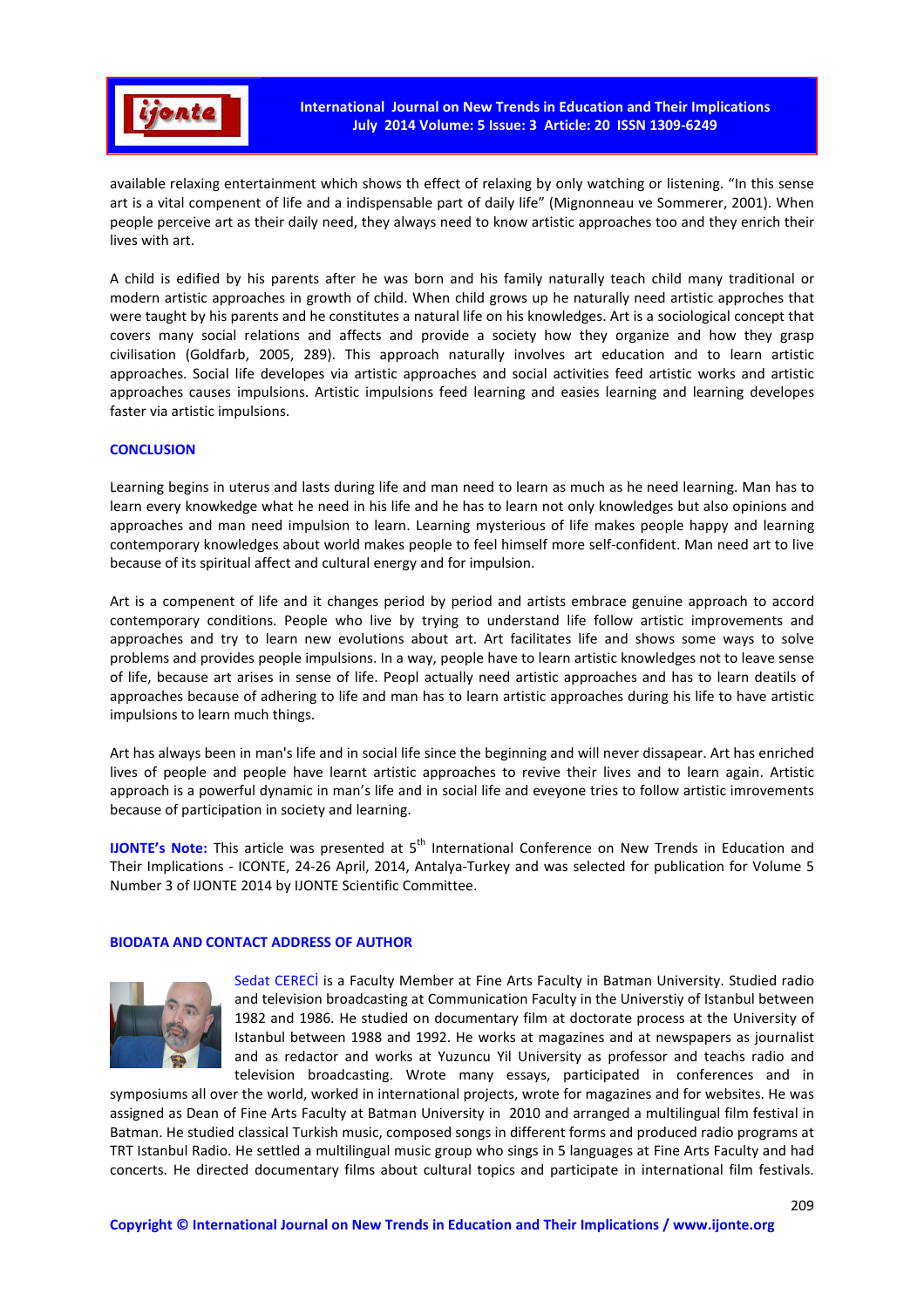

Beside directing documentary film, he wrote 19 books about communication, and television producing. He also takes photograph and had exhibitions in different cities. Prof. Dr. Sedat Cereci Batman University, Fine Arts Faculty Turgut Ozal Street 72100 Batman- TURKEY E. Mail: s.cereci@gmail.com

#### **REFERENCES**

Adams, J. (2002). Art in social movements: Shantytown women's protest in Pinochet's Chile*, Sociological Forum*, 17 (1), 21-56.

Anastas, R. & Bordowitz, G. & Fraser, A. & Koether, J. & Lİgon, G. (2006). The artist is a curency*. Grey Room, 24, 110-125.* 

Bain, R. (1945). The ages of man, American Sociological Review, 10 (3), 337-343.

Cereci, S. (2008). *Story of image from cave to screen*. Ankara: Nobel.

Connell, J. P. (1940). Man and society*, The American Catholic Sociological Review*, 1 (4), 186-191.

Cuenca, A. L. (2012). Artistic labour, enclosure and the new economy. *Afterall: A Journal of Art, Context and Enquiry*, (30), 4-13.

Epure, S. (2006). An artist's journey in art and science: From behind the iron curtain to present-day America*. Leonardo*, Vol. 39, (5), 402-409, 436.

Freedman, K. (2007). Artmaking/troublemaking: Creativity, policy and leadership in art education. *Studies in Art Education*, 48 (2) 204-217.

Goldfarb, J. C. (2006). Dialogue, culture, critique: The sociology of culture and the new sociological imagination. *International Journal of Politics, Culture and Society*, 18 (¾) 281-292.

Grady, M. (2006). Art and conciousness the pedagogy of art and transformation. *Visual Arts Research*, 32 (1), 83-91.

Hanrahan, N. W. (2000). The institution of art in postmodernity: autonomy and critique. *International Journal of Politics, Culture and Society*, 14 (2), 401-409.

Jongbloed, B. (2002). Lifelong learning: implications for instutions. *Higher Education*, 44 (¾), 413-431.

Kowalchuk, E. A. & Stone, F. & Denise, L. (2000). Art education courses for elementary teachers: What really happens?. *Visual Arts Research*, 26 (2), 29-39.

Locius, G. L. (1995). Art. *The Journal of American Folklore*, 108 (430), 413-431.

Mckenna, S. (2006) Art is Possible. *Visual Arts Research*, 32 (1), 53-63.

Mignonneau, L. & Sommerer, C. (2001). Creating artificial life for interactive art and entertainment*, Leonardo*, 34 (4), 303.307.